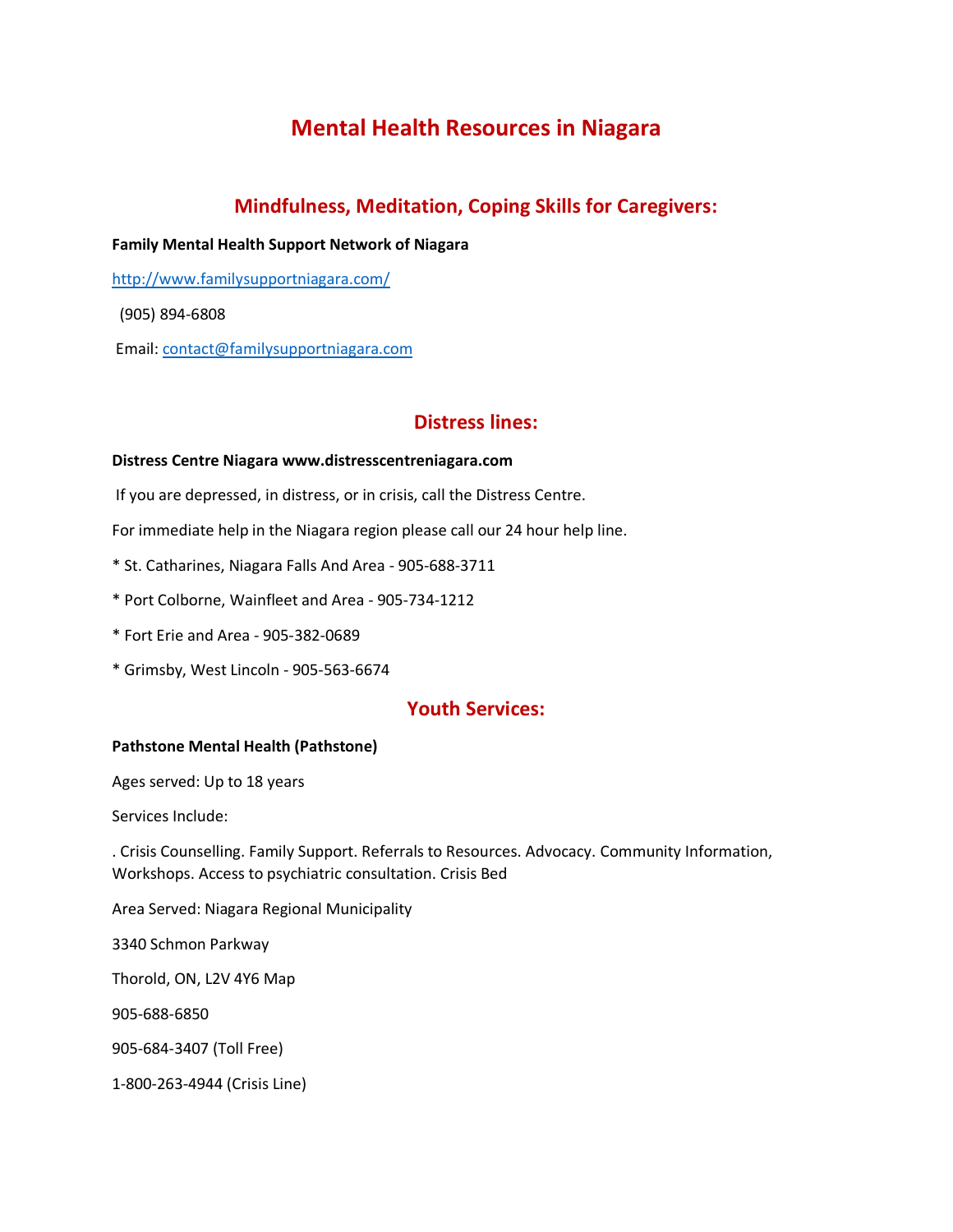#### [www.pathstonementalhealth.ca](http://www.pathstonementalhealth.ca/)

### **Rainbow Youth Niagara / Niagara Pride Support Services (RYN)**

Various supports and services for GLBTQ youth in the Niagara region including drop-in sessions and counselling. Services for professionals and agencies include workshops and presentations. more

3340 Schmon Parkway, Thorold, ON, L2V 4Y6 Map

905-688-6850 x128

http://www.niagarapride.ca/

Area Served: Niagara Regional Municipality

**Resource:** [\(https://www.ementalhealth.ca/](https://www.ementalhealth.ca/)

## **Shelter:**

#### **Hostel Shelter**

Program/Service of : Resource Association for Teens (RAFT)

The Hostel Shelter is open 24 hours a day, seven days a week. The Hostel provides a clean bed, showers, Clothing Closet and Food Cupboard and warm healthy meals. The Hostel Shelter also provides all of the services offered at the Drop In Centre including: Steps to Independent Living Program, recreation activities, support and mentorship, internet and phone access, as well as assistance in connecting to many support services offered in the community, such as employment, education and housing assistance

17 Centre Street,St. Catharines, ON, Map

www.theraft.ca/Hostel.html

905-984-4365

Ages served: All ages

Languages served: English

Fees: None

#### **Safe beds (Canadian Mental Health Association Niagara)**

Safe Beds offers an alternative to hospitalization in a crisis situation. There are eleven beds available with two Crisis Workers on shift 24/7 for support.This is a voluntary, non-medical facility that offers crisis counselling and a safe therapeutic environment for individuals to stay on a short-term basis in order to work through their crisis.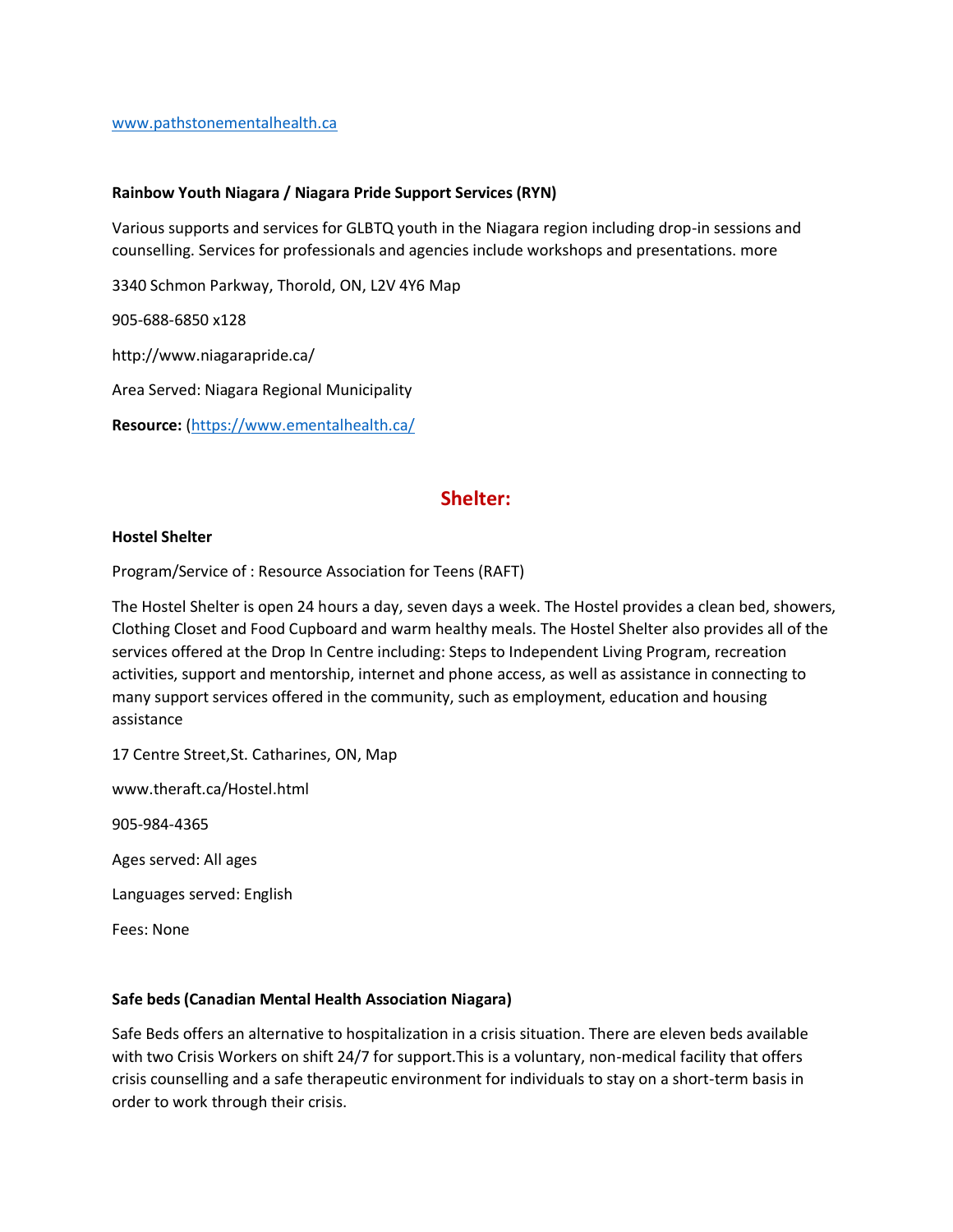Individuals interested in the Safe Beds Program can contact the Mental Health and Addictions Access Line at 1-866-550-5205, Extension 2.

<https://cmhaniagara.ca/safebeds/>

# **Jobs and education:**

#### **John Howard Society of Niagara (JHS Niagara)**

The programs and services offered through the JHS Niagara reflect our continued commitment to improve our communities through Justice, Prevention, Employment and Education.

210 King Street St. Catharines, ON, L2R 3J9 Map 905-682-2657 [www.jhs-niagara.com](http://www.jhs-niagara.com/)

### **Start Me Up Niagara**

Working Together, Moving Forward 17 Gale Cres, St Catharines ON L2R 3K8 · ~ 2.5 km 905-984-5310 <https://startmeupniagara.ca/>

# **Food/Meals**

#### **Out of the cold Niagara**

Out of the Cold launched it's annual program of hot meals and over night shelter in St. Catharines.

Diocese of St. Catharines

For more information and volunteering call 905-641-2249 or 905-984-5310

Niagara Falls Community Outreach: 905-354-1640

<http://www.saintcd.com/out-of-the-cold-schedule/>